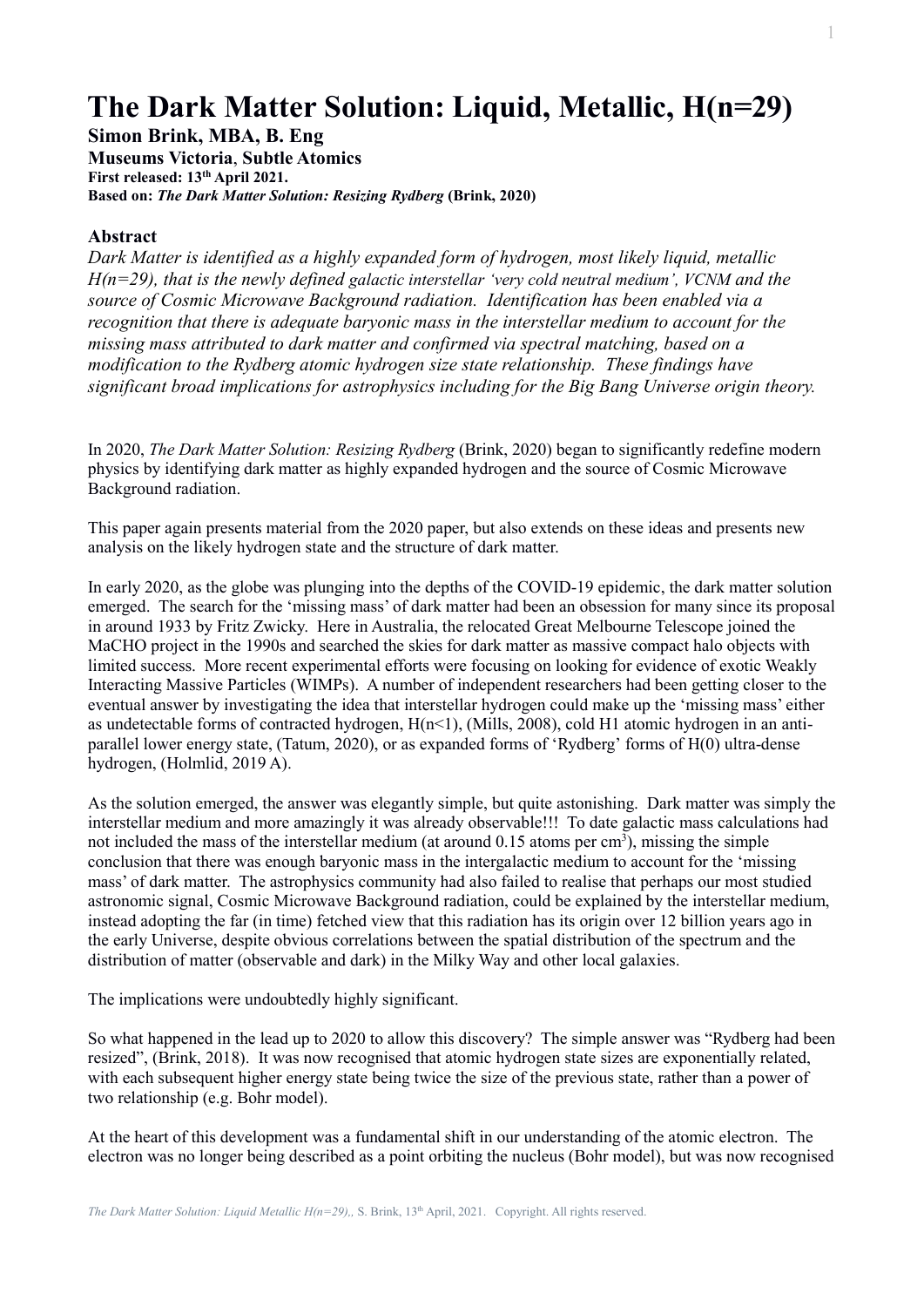as the electromagnetic field itself (Mills, 2008). Quantised energy changes between Rydberg states were subsequently identified as being consistent with electromagnetic field curvature changes, but only when based on an exponential state size model (Brink, 2018). Exponential state sizes were also consistent with the experimentally observed size relationships of various ultra-dense hydrogen states (Holmlid, 2019 B) and emerging ideas of spacetime as an extremely rigid medium with acoustic-like resonance properties (Macken, 2015).

The new size state model was then applied to the interstellar medium. It was quickly recognised that the new hydrogen state size relationship could potentially describe the density of the interstellar medium, not as a chaotic vacuum of sparsely separated "normal" ground state molecular or atomic hydrogen, but as "filled" orderly structure of highly expanded hydrogen.

Calculations using the new Rydberg size state model identified that highly expanded hydrogen, with a state around  $H(n=28)$  to  $H(n=30)$ , depending on structure, would have equivalent density to the interstellar medium of the Milky Way galaxy dark matter halo  $\sim$  700,000 to 800,000 light years in diameter).

Importantly the modified Rydberg dark matter solution could predict the expected emission spectrum from highly expanded atomic hydrogen states. When the emission spectrum was calculated, amazingly the first state transition energies  $H(n=j)$   $\rightarrow$   $H(n=j+1)$  closely matched the peak of the Cosmic Microwave Background radiation emission spectrum!!!

The first excitation energies of potential dark matter highly expanded hydrogen states and the Cosmic Microwave Background radiation peaks are listed below demonstrating a close match.

 $H(n=29)$  ->  $H(n=28)$  - 284 GHz  $H(n=30)$  ->  $H(n=29)$  - 256 GHz  $H(n=31)$  ->  $H(n=30)$  - 232 GHz Cosmic Microwave Background spectral radiance peak  $(dE_v/dv) - 160 \text{ GHz}$ Cosmic Microwave Background peak  $(dE_y/dy) - 282 \text{ GHz}$ 

The full spectrum comparison is shown in Figure 1 below.



**Figure 1 – Comparison of the Emission Spectra for Highly Expanded Atomic Hydrogen States and Cosmic Microwave Background Radiation**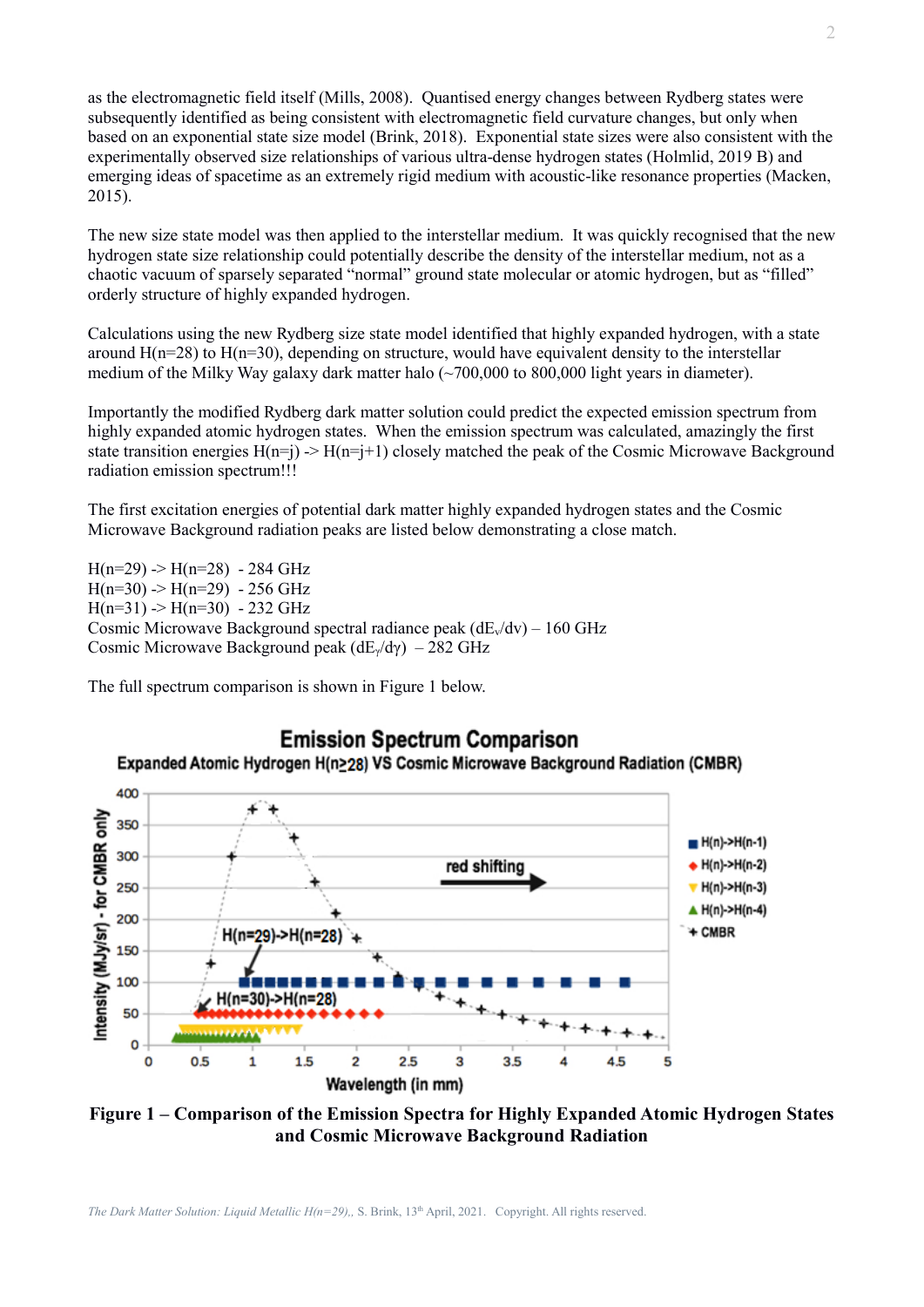So, what is the significance of this match? At a first glance there may be no significance as discrete atomic state transitions energies are very different from broad spectrum continuous blackbody radiation curves (such as the 0.1 to 1000 GHz spectrum of the Cosmic Microwave Background) which vary only with temperature.

However the match is of significance if it is realised that the Cosmic Microwave Background spectrum could provide the necessary matching transition energies to stimulate expanded atomic hydrogen states to transition to higher energy states, via H(n=j) -> H(n=j+1) for atomic hydrogen states above ~H(n=7). Under very low pressure and temperature conditions, such as in outer space, successive transitions may be able to proceed without decay back to lower energy states.

A potential link between hydrogen and Cosmic Microwave Background radiation was also supported by reported Cosmic Microwave Background radiation observations during ultra-dense hydrogen H(0) experiments, (Holmlid, 2019 A).

The proposed model is that atomic hydrogen states transition via  $H(n=j) \rightarrow H(n=j+1)$ , triggered by Cosmic Microwave Background radiation, until eventually a more stable state is formed (dark matter) with a calculated average density equivalent to hydrogen states around  $H(n=28)$  to  $H(n=30)$ , depending on structure.

The following potential structures are identified which match the calculated galactic dark matter density:

- Liquid or solid:  $H_{1 \text{ or } 2}(n=28)$ , with an equivalent structure to  $H_2(n=1)$  liquid hydrogen,
- Liquid or solid, metallic,  $H(n=29)$ ,
- Solid, tightly packed lattice,  $H(n=30)$ .

As dark matter does not emit discrete spectral bands (and emits blackbody radiation), it is considered more likely that dark matter is liquid, rather than gaseous. A solid state is considered unlikely due to minimal evidence of "solid" behavior of the interstellar medium with respect to the movement of objects.

As such, one of the following two states/structures is now considered more likely:

- Liquid, with an equivalent structure to  $H_2(n=1)$  liquid hydrogen:  $H_{1 \text{ or } 2}(n=28)$ .
- Liquid metallic,  $H(n=29)$ .

It is unclear whether dark matter is best described as hydrogen in a single state or a distribution across multiple states, however typical known liquid behaviors and the calculated relatively uniform density of the galactic dark matter halo would tend to suggest a single state solution is a reasonable first approximation.

Given increasing recent evidence for the electrical conductivity of outer space, such as the 'heliospheric current sheet' which carries around  $3x10<sup>9</sup>$  amps through our own solar system and an equivalent galactic system carrying  $10^{17}$  to  $10^{19}$  amps (source: electricuniverse.info), a conductive liquid metallic structure, i.e. H(n=29) would appear to be most consistent with the know properties of the galactic medium.

As the Cosmic Microwave Background Radiation spectrum matches blackbody radiation at a temperature around 2.7 degrees K, this is also expected to be the average temperature of dark matter. As such, consistent with existing interstellar medium terminology, this medium could potentially be referred to as the 'very cold neutral medium', VCNM.

Identification of a dark matter solution and the proposed modification to the Rydberg size state relationship in general have additional broad implications for astrophysics at a wide range of scales. This particularly includes implications for the Big Bang Universe origin theory, as this discovery directly opposes the currently accepted explanation for the Cosmic Microwave Background as remnant radiation from a Big Bang Universe origin event.